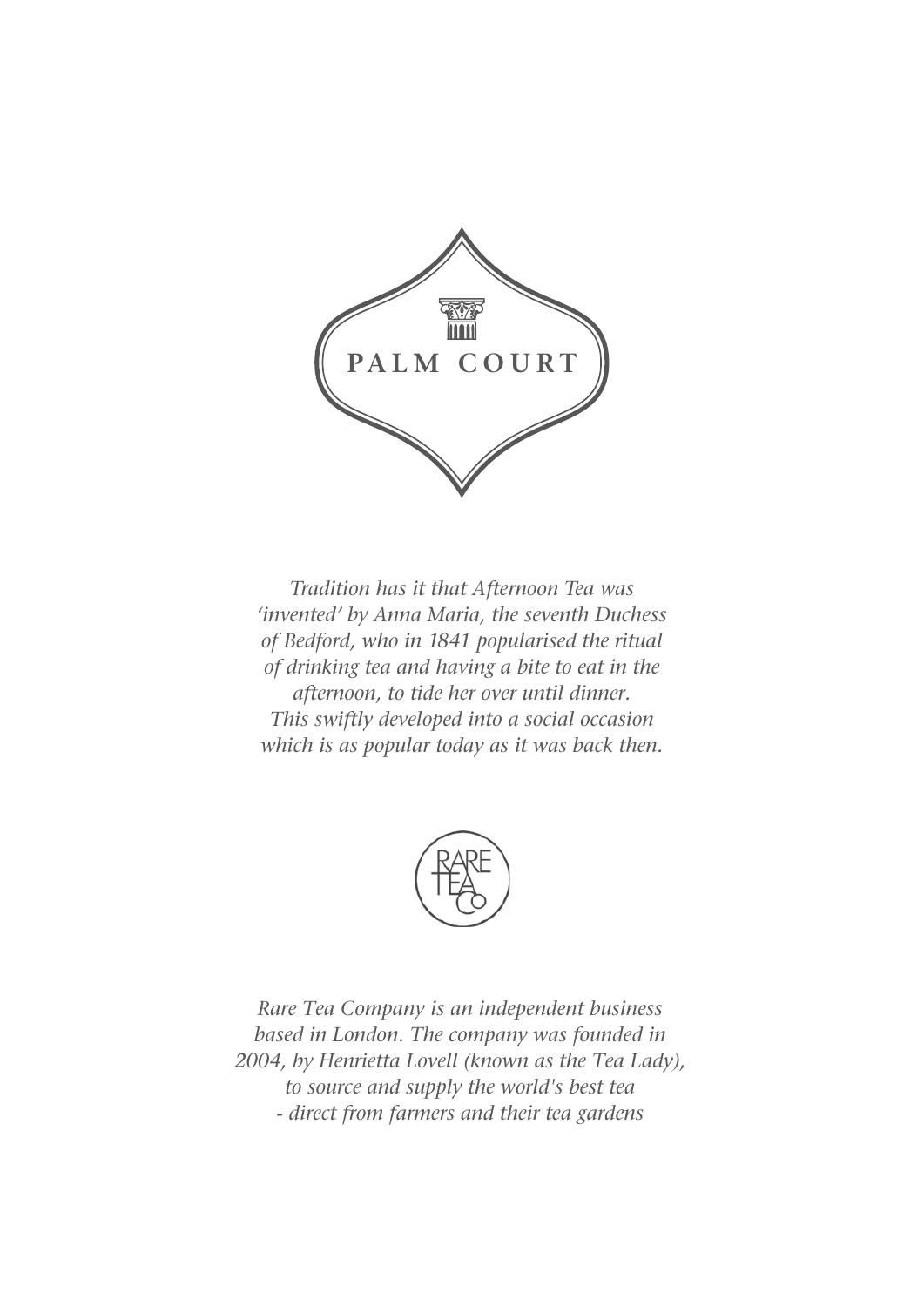# **TH E RARE BALMORAL COLLECTION £6.95 EACH**

#### 1/special spring harvest 2021

Satemwa Estate, Shire Highlands, Malawi

*Crafted from a unique Malawian cultivar developed by the Tea Research Foundation in Mujanje, it has taken five long years from planting the seed, tending to the seedlings and selecting the strongest to then grow the little bushes into a thriving field of tea. This is the heart of innovation - like roses or grape vines, it is possible to develop wonderful hybrids to create amazing new flavours and plants best suited to their local environment. Black tea with the sweet caramel and malty characteristics of Satemwa tea. Expertly hand rolled to bring out the subtle and elegant flavours, this varietal has been selected and grown for its unique flavour profiles of jasmine and lemon.*

#### 2/kashmiri saffron blend

#### Meghalaya, Sikkim & Kashmir

*A fragrant blend of black Himalayan tea from the tiny gardens of Lakyrsiew and Temi, with precious strands of Kashmiri saffron. Rich flavour notes of burnt toffee, gentle elderflower, ripe gooseberry and physalis. Beautifully balanced and smooth with a yolky texture.*

£5.00 supplement

## 3/emperor's golden eyebrow

## Wuyishan Nature Reserve, Fujian Province, China

*Exquisite black tea, also known as Jin Jun Mei, hand rolled entirely from tender spring buds by Master Wen in the protected forests of the Wuyishan. Over 100,000 buds are needed for one precious kilo and only a few prized kilos can be crafted each year. Over multiple infusions expect tropical fruit, honeysuckle and burnt toffee. Best enjoyed without milk.*

£20.00 supplement

## 4/rare lapsang souchong

Wuyi Mountains, Fujian Province, China

*A Lapsang unlike any other. Made using exacting traditional methods.*

*Precious whole leaf black tea from within the forests of the Wuyi Mountains, a UNESCO World Heritage site, gently smoked over bark-less pine wood. Subtle and delicate notes of wood smoke enhance the sweet, caramel notes of the tea. Singularly elegant and profoundly delicious. Best enjoyed without milk.*

£5.00 supplement

## 5/very rare oolong

#### Anxi, Fujian Province, China

*A top-grade Tie Guan Yin (Iron Goddess of Mercy). Crafted to an exact point at which the leaves reveal their hidden subtleties. Sweet and grassy with soft floral notes leading to a deep verdant finish. The first infusion has a succulent sweetness with later infusions leading to biscuity, smooth notes.*

#### £5.00 supplement

## 6/gyokuro

#### Uji, Kyoto Prefecture, Japan

*The highest grade of Japanese green tea - a shade grown Sencha. The tea leaves are shaded over the last few weeks before being harvested. This slows the growth and intensifies the flavour resulting in a remarkably smooth and silky infusion that is rich, complex and deeply vegetal.*

£15.00 supplement

#### 7/cherry blossoms

## Jun Chiyabari Tea Garden, Nepal

*Luscious blossoms grown in the gardens of the Jun Chiyabari Tea Garden, 1835m above sea level. The altitude affects the growing conditions: the tree cannot produce the cherry fruit, but the climate brings out aromatic and intense flavours in the blossom. A rich marzipan scent adds to the succulent floral and vanilla taste, with a light, honeyed sweetness. A delicious infusion to truly savour.*

£5.00 supplement

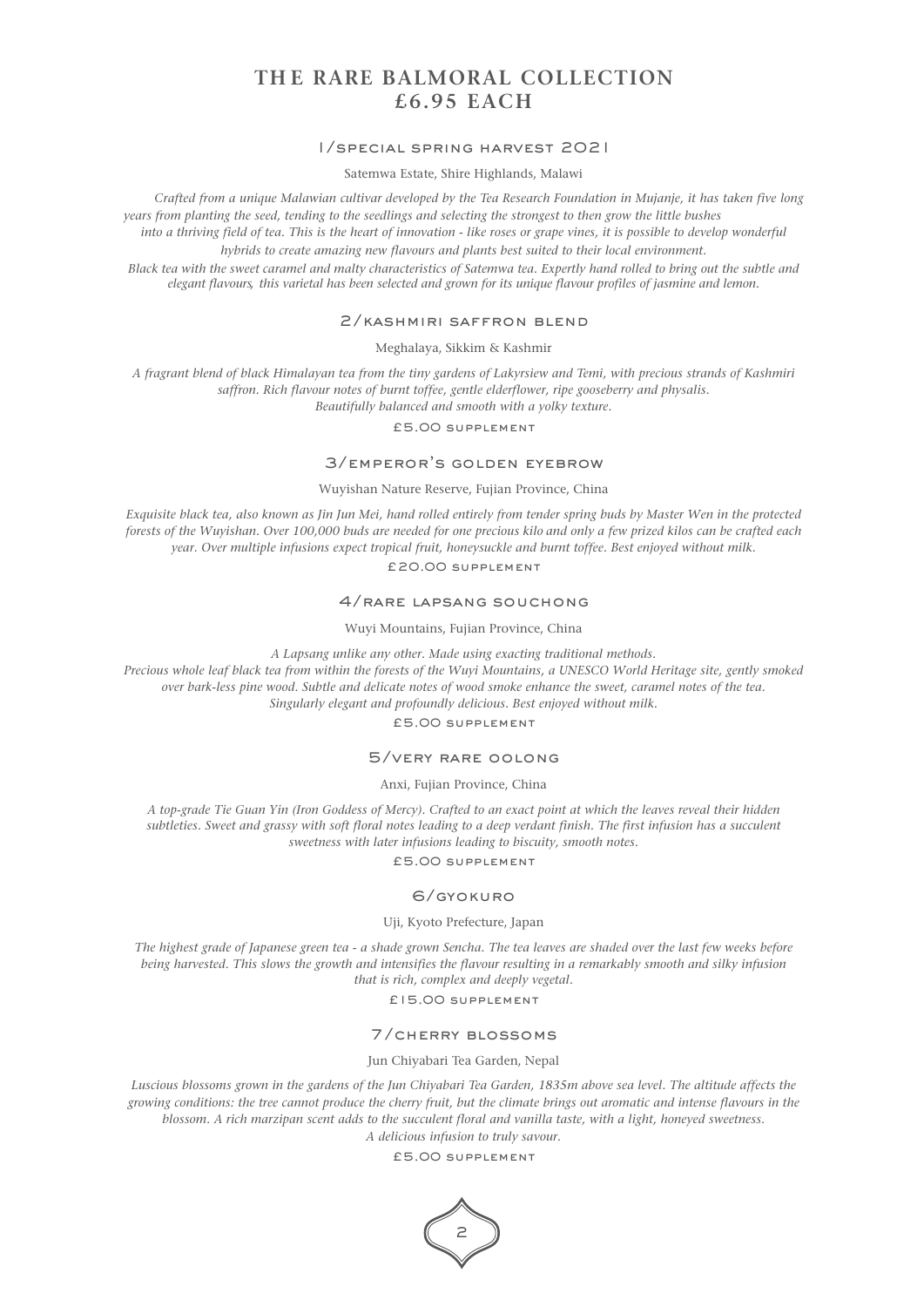# **BLACK TEA**

## 8/rare chinese keemun

## Anhui Province, China

*Hand crafted black tea from one of the most beautiful tea gardens in the world in Qimen, Anhui Province, China, where the terraces are shaded by ancient forest. The flavour is biscuity with subtle woody notes, milk chocolate and a silky, almost buttery texture. Best enjoyed without milk.*

## 9/emperor's breakfast tea

## Wuyi Mountains, Fujian Province, China

*A rare Chinese tea crafted by masters to produce an astonishingly sweet black tea. Made from very young and tender spring*  leaves and golden buds that have been carefully kept whole during hand rolling. A more delicate flavour than a modern *breakfast tea. Remarkably smooth with flavours of rich toffee, butterscotch and vanilla. Best enjoyed without milk.*

## 10/yunnan black tea

#### Yunnan Province, China

*A rich, black tea with complex flavours from the mountains of Yunnan. Hand crafted from whole leaf and golden in colour due to its high number of fine leaf buds. A deep, highly caramel flavour with notes of apricot, black cherry and liquorice. Best enjoyed without milk.*

#### 11/mild lapsang souchong

## Wuyi Mountains, Fujian Province, China

*Made to exacting traditional methods, this black tea is smoked over pine wood in the Wuyi Mountains. Deep notes of peat like a fine malt whisky with a rich smoky aroma. It can be enjoyed with or without milk.*

## 12/tarry lapsang souchong

## Wuyi Mountains, Fujian Province, China

*A rich, peaty black tea smoked using traditional wood fires. The bark is left on the wood for a resinous depth of flavour. More of a Laphroaig than a Springbank. It can be enjoyed with or without milk.*

#### 13/sikkim first flush black tea

#### Temi Estate, Sikkim, India

*The first pick after the snow melts in the Himalayas and the bushes start to produce their first new leaves. Grown high in the secret gardens of Sikkim boarding Tibet. Crafted as a black tea, it is lighter and more ethereal than later harvests - almost like a silky green tea but with heady florals, deep richness and all the verdant sweetness of Spring. It infuses to a pale golden cup. Best enjoyed without milk.*

## 14/sikkim second flush muscatel

Temi Estate, Sikkim, India

*High in the Indian Himalayas, between Nepal and Bhutan, lies the secret region of Sikkim - not as famous as its Darjeeling neighbours, but making a black tea of such delicious delicacy that it makes the heart soar. The tea has a heady, floral aroma with soft notes of muscatel grapes. Best enjoyed without milk.*

## 15/cloud tea

#### LaKyrsiew Garden, Meghalaya, India

*A fragrant black tea from the "Abode of Clouds" – high in the verdant hills between Assam and Darjeeling. Light and floral as a Darjeeling with the rich caramel and malty notes you expect from the best Assam. This harvest has exceptional notes of apricot. Best enjoyed without milk.*

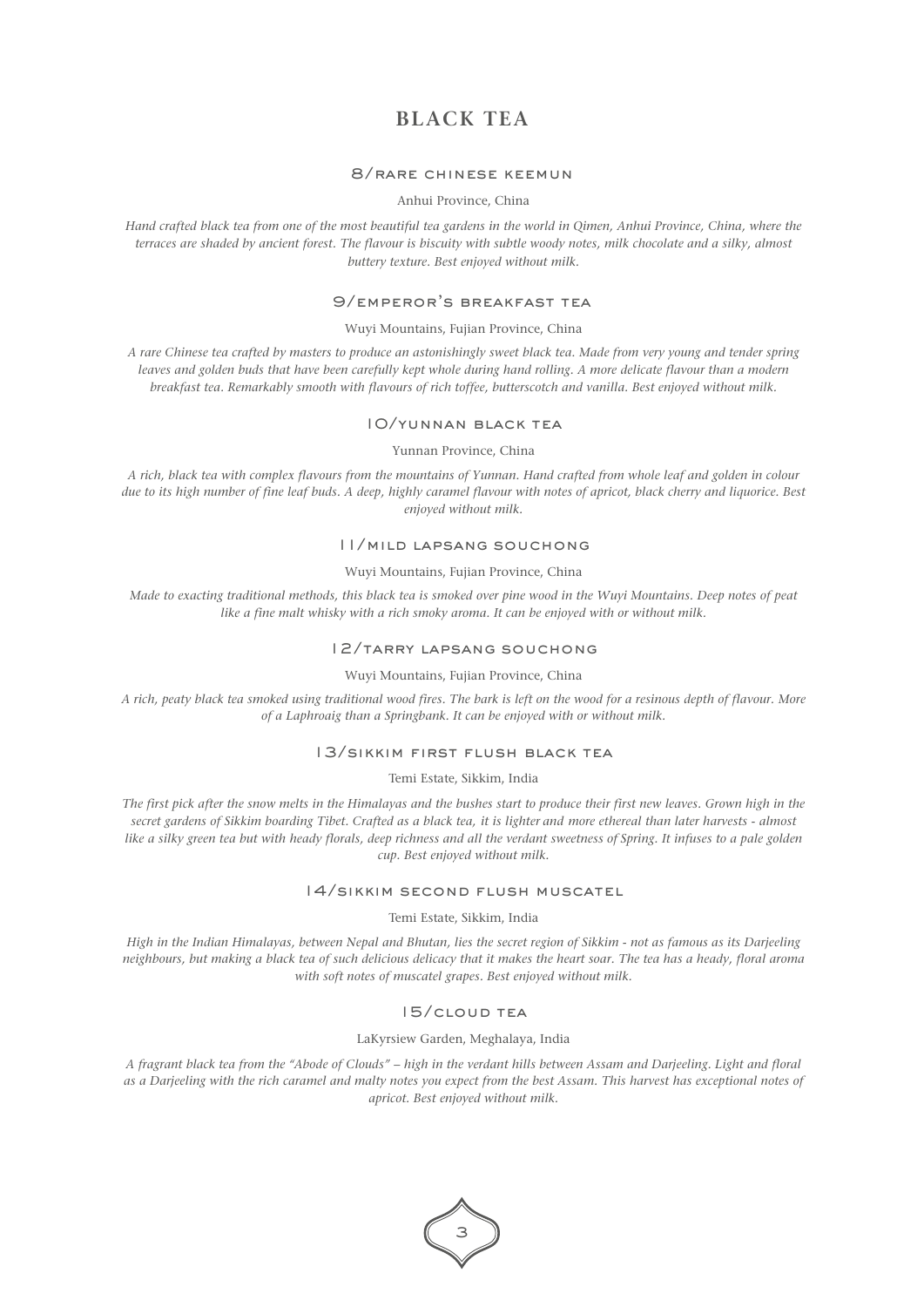#### 16/nepalese himalayan black tea

Jun Chiyabari Tea Garden, Nepal

*This very rare Nepali tea comes from the tiny and exquisite Jun Chiyabari Tea Garden which produces some of the finest tea in the world. A particularly deep black tea with notes of dark chocolate and bright citrus. Best enjoyed without milk.*

#### 17/limited jun chiyabari autumn harvest

Jun Chiyabari Tea Garden, Nepal

*Harvested over just a few days in October 2020, this autumn harvest is truly exceptional. These handcrafted tips exemplify why this special terroir of the Jun Chiyabari Tea Garden is so precious and why their tea is considered some of the very best in the world. Best enjoyed without milk.*

#### 18/sri lankan hand rolled

Amba Estate, Ravana Falls, Sri Lanka

*Only a few precious kilos are produced each year due to the quality of the leaf required and the amount of craftsmanship entailed in hand rolling the leaf. A uniquely sweet and delicate tea with a hint of honeysuckle, made with a great deal of devotion. Best enjoyed without milk.*

## 19/speedy breakfast

## Satemwa Estate, Shire Highlands, Malawi

*This is our strongest English Breakfast tea, blended from selected fields and harvests across the Satemwa Estate; a small, family run tea garden in the Shire Highlands of Malawi. If you are looking for swift power – this is the one for you. We have used a finer cut of tea to infuse faster. Remarkably strong, rich and comforting with a deep malty finish. Best enjoyed with a drop of milk.*

## 20/single estate lost malawi english breakfast

#### Satemwa Estate, Shire Highlands, Malawi

*Handcrafted black tea blended from harvests across one small, independent estate in the Shire Highlands. The oldest tea estate in Malawi and still family run. Deep, rich and malty, it has notes of caramel and burnt sugar. Can be enjoyed black or with the addition of milk for a sweet and chocolatey taste.*

## 21/huntingdon hand rolled

Satemwa Estate, Shire Highlands, Malawi

*Hand rolled black tea with a surprising depth and intensity. Rich as an Assam with spicy top notes and honey blossom aroma. Remarkably for such an elegant handmade tea, it has enough body to balance the addition of milk.*

#### 22/malawi mountain, moto

Satemwa Estate, Shire Highlands, Malawi

*An extraordinary hand rolled black tea smoked in the Thyolo Mountains of Malawi over guava leaf. Sweet and aromatic, it has softer and less resinous notes than a Chinese wood smoked Lapsang Souchong. Unique to this innovative tea garden – making use of the rich biodiversity of the lush African estate. Best served without milk.*

## 23/waikato black

#### Zealong Estate, Hamilton, New Zealand

*A rare find from New Zealand showcasing an innovative new tea terroir. In 1996 the Zealong Estate imported rigorously selected tea cuttings from the best tea growing regions across Asia. This whole leaf black tea is full-bodied and biscuity. Notes of gingerbread and late summer honey. Best enjoyed without milk.*

## 24/moriuchi koucha

Shizuoka, Japan

*A rare black Japanese tea hand crafted in Shizuoka by the revered master Moriuchi-san. Smooth, soft, buttery texture with the flavour of walnut and enoki mushroom. A rare contrast of sweetness and umami. Best enjoyed without milk.*

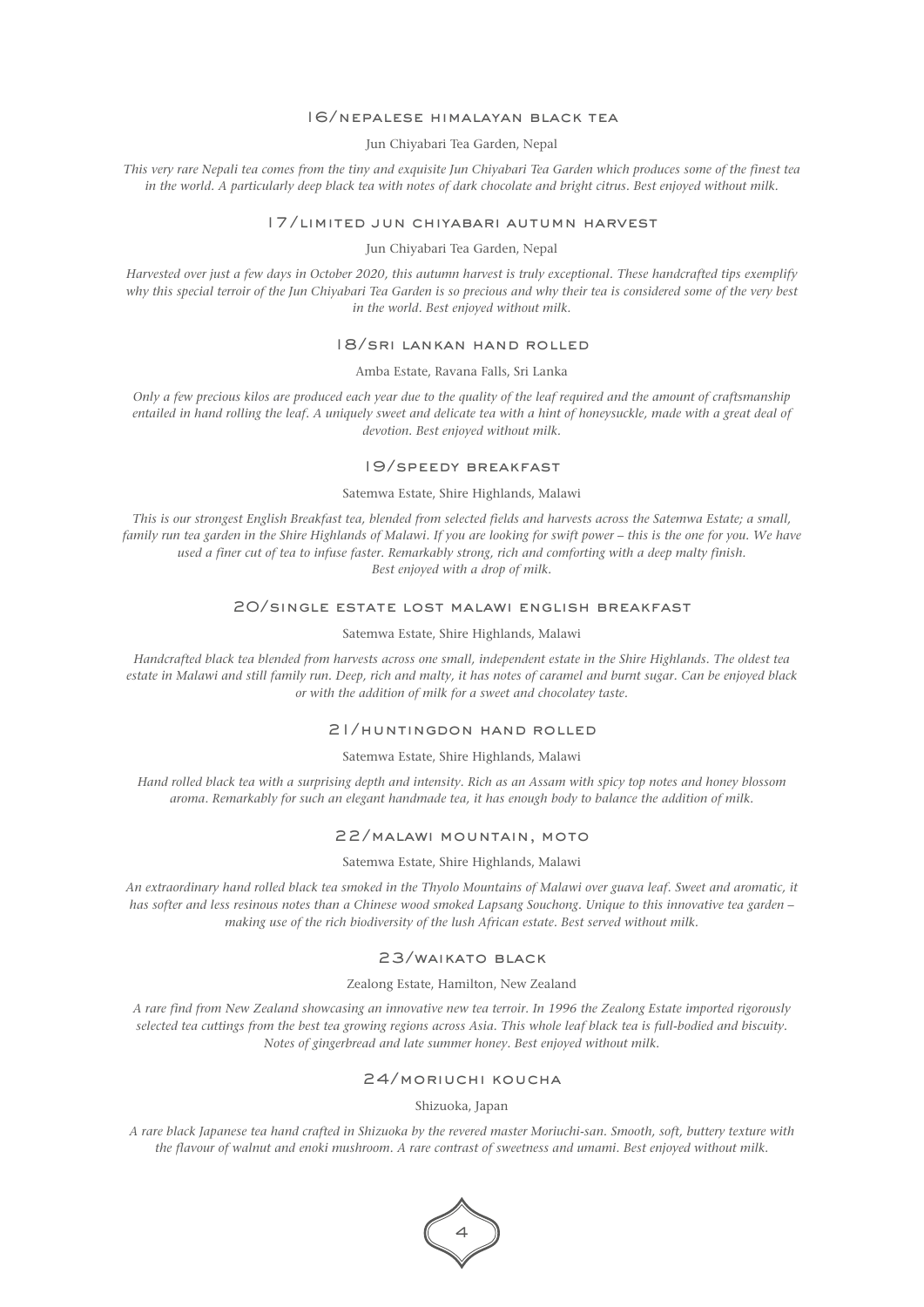## 25/rare breakfast tea

## Sikkim, India, Shire Highlands, Malawi & Fujian, China

*Blended in the style of the original 19th century English Breakfast from only the finest leaf. A combination of some of our most sublime single estate black teas to create something even greater than the sum of its parts. It has a unique depth of flavour that combines the power of a breakfast tea with elegant complexity. A rich and aromatic honey nose with a deep malty finish. It can be enjoyed with or without milk or a twist of lemon zest.*

## 26/earl grey tea

#### Satemwa Estate, Malawi & Reggio Calabria, Italy

*A traditional Earl Grey - hand crafted black tea with pure bergamot oil from ancient citrus groves in Calabria, Southern Italy. A British classic made without compromise, full bodied and rich with heady citrus notes, it is a clean and exceptionally bright infusion. With a malty base and exhilarating citrus notes, it can be enjoyed with or without milk or a twist of lemon.*

## 27/tea lady grey

#### Shire Highlands, Malawi & Dambulla, Sri Lanka & Calabria, Italy

*The Rare Tea Company's own take on a traditional Earl Grey. A more delicately herbaceous and distinctly lemon blend, the bergamot is a subtle note rather than a deep perfume. Built on an elegant foundation of silky black tea with gently layered flavours of lemon and fresh summer herbs; clean, bright and uplifting.*

## 28/cornish earl grey

## Tregothnan Estate, Cornwall, UK

*A truly unique black tea from the ancient Tregothnan Estate in Cornwall, a private botanical garden established in 1335 with a singular microclimate. Blended with top quality Indian tea and a natural bergamot oil, it has a lightness and delicacy that is best enjoyed without milk.*

## 29/rare afternoon tea

#### Satemwa Estate, Malawi & Jun Chiyabari Tea Garden, Nepal

*A luxurious blend of black teas designed specifically to be enjoyed in the afternoon when a delicious pick-me-up is required. There are notes of chocolate and a malty richness. With a short infusion you can find a silky subtlety with intense cacao aromas. With a longer extraction (and milk), the tea becomes creamier and the malty, milk chocolate flavours develop even further.*

#### 30/masala chai

#### Shire Highlands**,** Malawi & Sikkim, India

*A rich black tea with freshly ground spices. Unlike a traditional Chai, which often uses a low-grade tea and disguises it with spices, this is a beautifully hand-crafted tea carefully balanced and enhanced. Deliciously enlivening. Can be enjoyed with or without milk.*

## 31/golden chai

## Satemwa Estate, Malawi & Sikkim, India

*A quick infusion yields a subtle flavour whilst a longer steep will bring out deeper, earthier flavours of the turmeric and the rich tannins in the tea. A beautiful blend of black teas enhanced with cinnamon, cardamom, ginger, black pepper and turmeric.*

## 32/chocolate tea

#### Satemwa Estate, Shire Highlands, Malawi & Crayfish Bay, Grenada

*A blend of hand-crafted black tea from Malawi and fruity Grenadan cacao nibs. This deep, rich and malty tea is enhanced by a delectable chocolate hit with hints of orange zest and blackberries.*

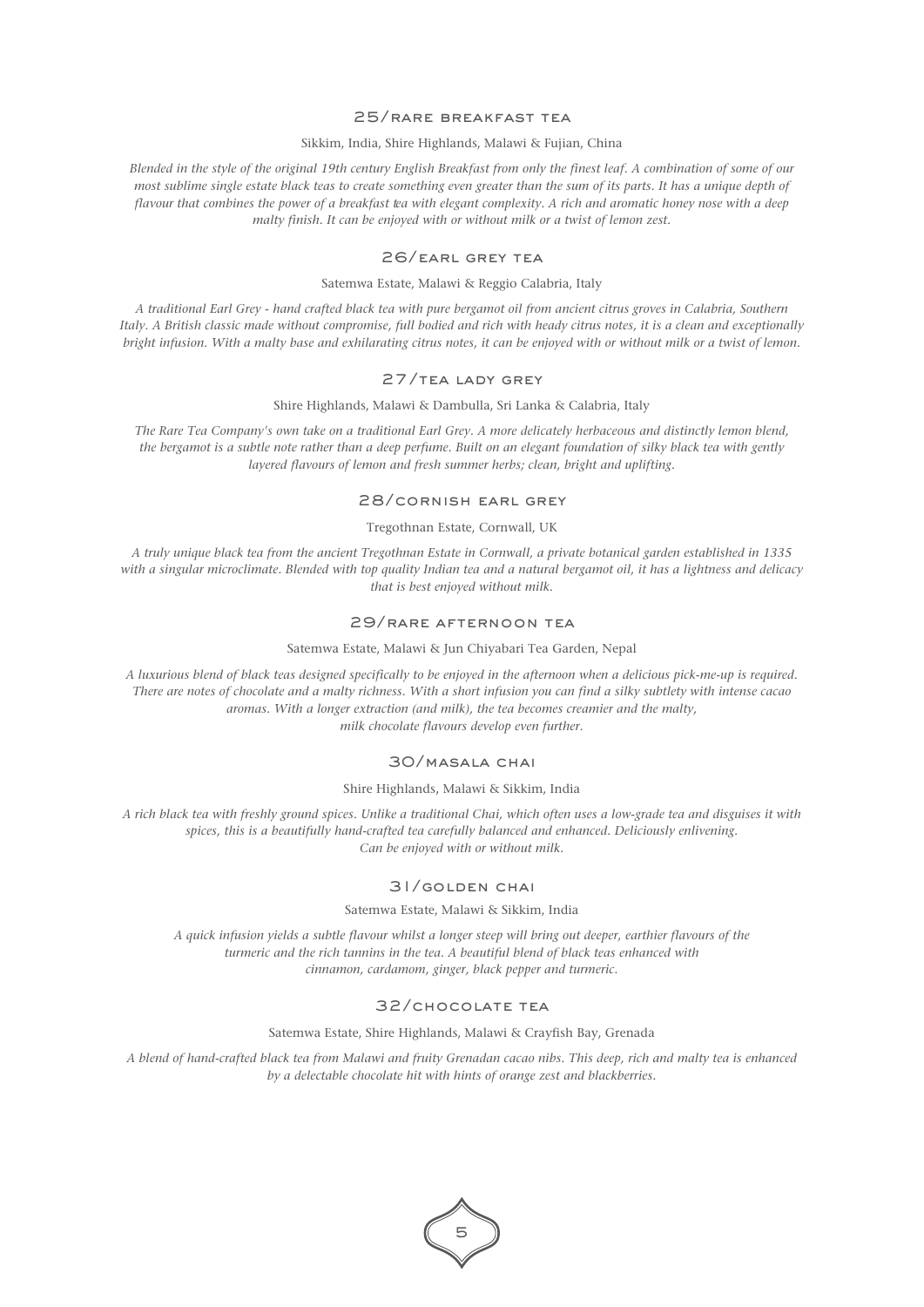## 33/vanilla tea

#### Fujian Province, China & Ndali Estate

*Hand rolled black tea made from young and tender spring leaves and golden buds blended with Ugandan vanilla powder. Remarkably smooth and silky in both texture and flavour. Notes of milk chocolate, toffee, butterscotch and rich vanilla.*

## 34/rose pouchong

Gujarat, India & Malawi

*A silky, fragrant blend of black teas scented with delicate rose petals. The rose petals give this tea a luxurious and perfumed taste. Malty Assamica with floral Darjeeling and notes of Turkish delight.*

#### 35/rafa, tea for heroes english breakfast

Temi Estate, Sikkim, India & Satemwa Estate, Shire Highlands, Malawi

*Traditional British tea at its finest - made as a bespoke blend for a Battle of Britain WW2 veteran. A more delicate flavour than a modern breakfast tea. Soft florals balanced by smooth, malty notes, and a deep finish.*

# **PU'ER TEA**

#### 36/malawi pu'er

Satemwa Estate, Shire Highlands, Malawi

*Extremely rare, epicurean tea from Malawi. This is a very gentle fermented tea with warm, earthy notes. These precious leaves hold the wonderful flavours of silky rainwater and Autumn forests.*

## 37/chinese pu'er

Yunnan Province, China

*An aged tea from Yunnan Province – the home of Pu-er tea. Silky as well-water with deep earthy flavours and umami notes. In China it is believed to aid digestion and is often drunk alongside rich food.*

# **OOLONG TEA**

## 38/oolong tea

#### Anxi, Fujian Province, China

*This Chinese Oolong is known as the Iron Goddess of Mercy (Tie Guan Yin). Crafted to an exact point at which the leaves reveal their hidden subtleties. It has rich floral aromas leading to a perfectly balanced mineral finish. The first infusion has a succulent sweetness with later infusions leading to green floral notes. With each infusion, different subtleties are revealed.*

#### 39/golden lily milk oolong

Taitung, Taiwan

*An aromatic Taiwanese Oolong tea with smooth, creamy texture. Sweet and grassy with soft floral notes leading to a deep verdant finish. Crafted from a rare cultivar renowned for its succulent, milky aroma.*

## 40/da hong pao (big red robe)

Wuyi Mountains, Wuyishan, China

*Perhaps the finest Oolong in China, grown from a unique and ancient cultivar in the Wuyishan UNESCO world heritage site. Also known as 'rock tea' because of the high mountain rock below the soil that enriches the leaves. Notes of nutty chocolate and a rounded, earthy, yet sweet aroma.*

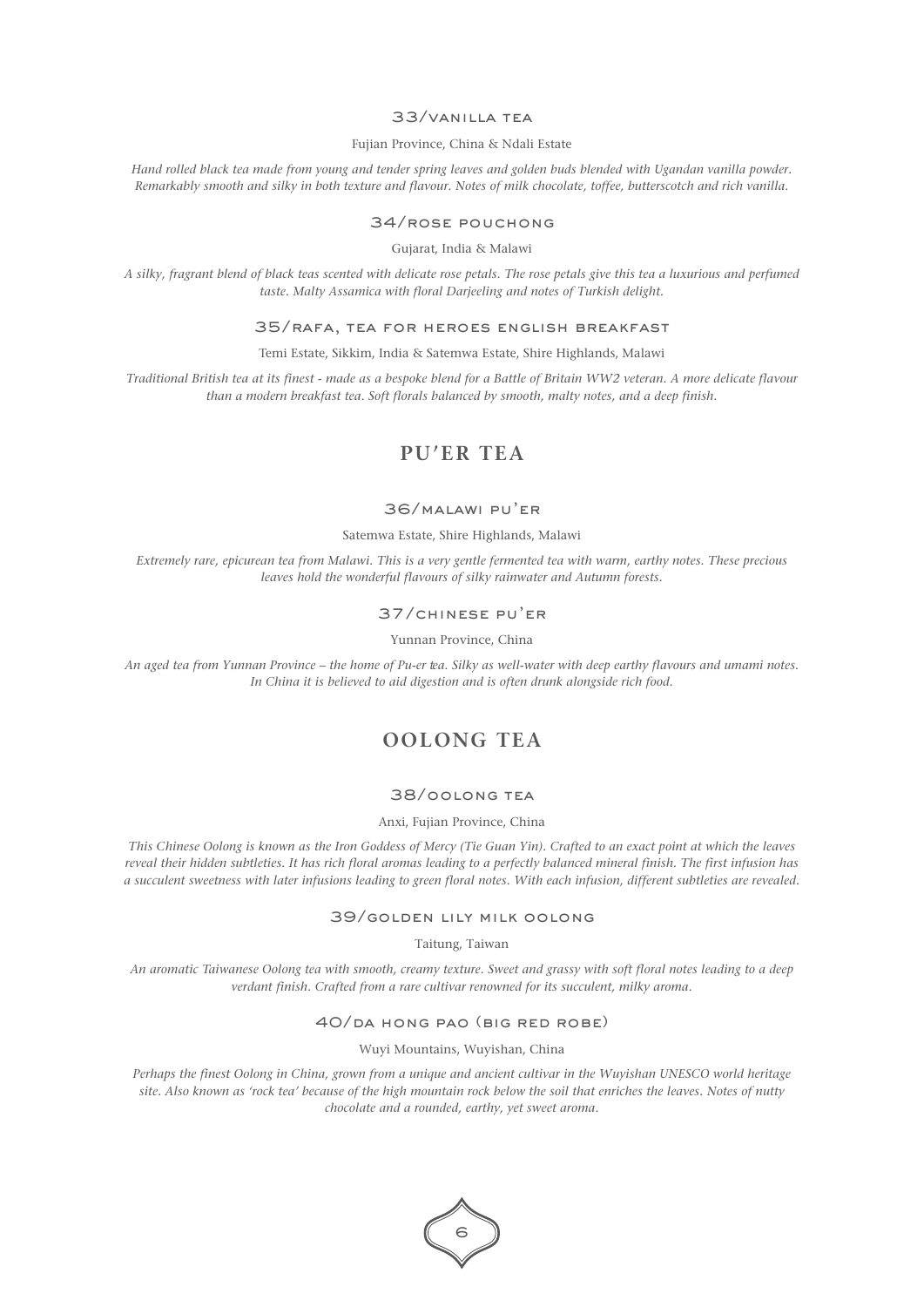## 41/sunset oolong

Taitung, Taiwan

*A rich, highly roasted Oolong from the Eastern Rift Mountains of Taiwan. Smooth with a woody nuttiness and notes of cherry and sweet fruit. Full bodied and complex while maintaining the brightness and soft tannins of a Spring tea.*

## 42/waikato oolong

#### Zealong Estate, Hamilton, New Zealand

*The Tea Masters in New Zealand work from a simple precept: tea is a science, but it is also an art. The fresh-tasting leaves give a green, slightly mineral note, with a long-lasting sweetness, reminiscent of crème anglaise. The leaves can be infused many times; the fourth infusion has a hint of fresh pea.*

## 43/pipachá

Fujian, China / Porto, Portugal

*Chinese Fujian Oolong tea matured for many months in Niepoort barrels once used to age fine port wine, though the tea does not contain alcohol due to this process. Complex flavours of dried fruits, delicate tannins, honey and an elegant port wine nose and finish.*

# **GREEN TEA**

## 44/green whole leaf

Fuding, Fujian Province, China

*An exquisite Chinese green tea that is meticulously handcrafted. The leaves are fired in a wok over charcoal in the same way and in the same place they have been made for over 3,000 years. Clean, bright and remarkably delicate.*

## 45/emerald green

Fanjing Mountain, Guizhou Province, China

*The leaves are painstakingly pan-fired into their distinctive rolled shape in small batches, a process that takes over seventeen hours, resulting in an extraordinarily fine green tea. Soft hay with notes of apricots and an elegant and lingering buttery finish.*

## 46/long jing

Hangzhou, Zhejiang Province, China

*The most succulent and fragrant of green Chinese teas known as Dragon Well. Picked in the early Spring before the first rains, it has a fresh sweetness with rich green vegetal flavours and a subtle note of hazelnut.* 

## 47/sencha

Shizuoka, Japan

*Crafted by Moriuchi-san, one of the most revered tea masters in Japan, on his 200-year-old tea garden. The tea is grown on this tiny estate by Moriuchi-san with his wife and daughter. This Sencha is remarkably complex and deep. It has a rich texture with bright buttery notes of asparagus.*

## 48/sofu blue wind sencha

Shizuoka, Japan

*Top grade Japanese Sencha, from the Sofu Blue Wind tea varietal. Many infusions can be made of this tea to reveal different subtleties. It starts with a wonderfully silky, grassy flavour and then reveals surprising citrus notes of grapefruit and lemon. Later, the flavour becomes more vegetal with a smooth buttery texture leading to Muscat grapes, lychee and the floral aromas of honeysuckle.*

£10.00 supplement

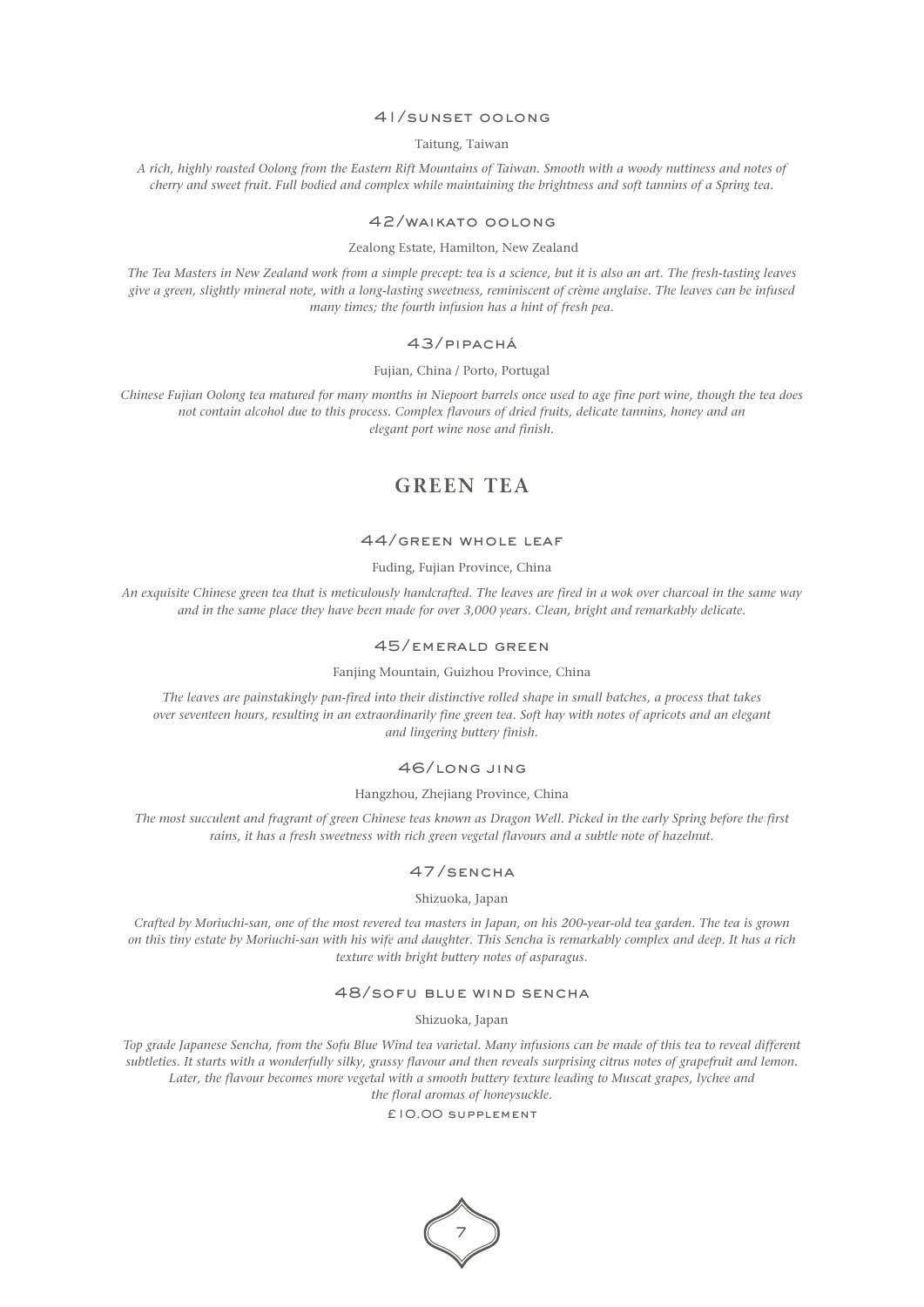## 49/genmaicha

#### Shizuoka, Japan

*Top grade Sencha with organic, Japanese brown rice. Crafted by Moriuchi-san, one of the most revered tea masters in Japan, on his 200-year-old family run tea garden. This Sencha is buttery and soft. Rich, verdant notes with a deep, comforting aroma of popcorn.*

## 50/hojicha

#### Uji, Kyoto Prefecture, Japan

*This rich, dark tea started life as a green tea – but has been skilfully roasted. Some of the catechins and caffeine are lost in this roasting, softening the tea in every way. It has significantly lower tannins, with sweet caramel and toasty notes.*

## 51/japanese matcha

#### Wahoken Garden, Kagoshima Prefecture, Japan

*A top grade organic Matcha tea crafted from only the tender first flush of the Yutakamidori cultivar. Made from precious Tencha - shade grown green tea - the leaf is de-veined, de-stemmed and ground using traditional ceramic stones to a fine powder. This meticulous crafting results in a tea of great depth and intensity.*

## 52/premium matcha

#### Uji, Kyoto Prefecture, Japan

*The highest grade Matcha from an ancient garden in Uji. Unlike all our other teas, this Matcha is not organically grown. We have made this exception because the flavour is just so extraordinary, we couldn't resist.* £5.00 supplement

## 53/latte matcha

## Wahoken Garden, Kagoshima Prefecture, Japan

*A blend of organic Matcha comprised of Saemidori, Yabukita, Yutakamidori and Okumidori cultivars. Intensely vegetal and deep with uniquely sweet umami notes and ideal with milk or a milk alternative.*

## 54/nepalese himalayan spring

Jun Chiyabari Tea Garden, Nepal

*A hand rolled Nepalese green tea from Jun Chiyabari that truly exemplifies the idea of terroir. This early Spring pick originates from one specific field and one specific harvest. Notes of mango, cooked pineapple and lychee, yet low in acidity.*

## 55/malawi steamed green

#### Satemwa Estate, Shire Highlands, Malawi

*This is a very rare African green tea steamed in a traditional Japanese style. Made from original Chinese seed taken from Fujian to Malawi by way of the Royal Botanical Gardens of Edinburgh in 1921. The flavour is succulent and extremely rich with high tannins. Can be beautifully enhanced with the addition of honey.*

## 56/21st century breakfast blend

China, Japan & India

*A revolutionary new take on an English Breakfast tea – a rich, luxurious and highly delicious blend of green teas, created to pair perfectly with a 21st Century Breakfast. A succulent, deeply complex green tea blend with buttery asparagus notes, nutty sweetness and heady floral aromas.*

## 57/green tea & mint blend

Zhejiang Province, China & Shire Highlands, Malawi

*A delicate, pan-fired Spring green tea that has been combined with an uplifting blend of spearmint from selected smallholder farms in Malawi. It has a smooth, round texture and a refreshingly clean flavour. Soft and gently uplifting.*

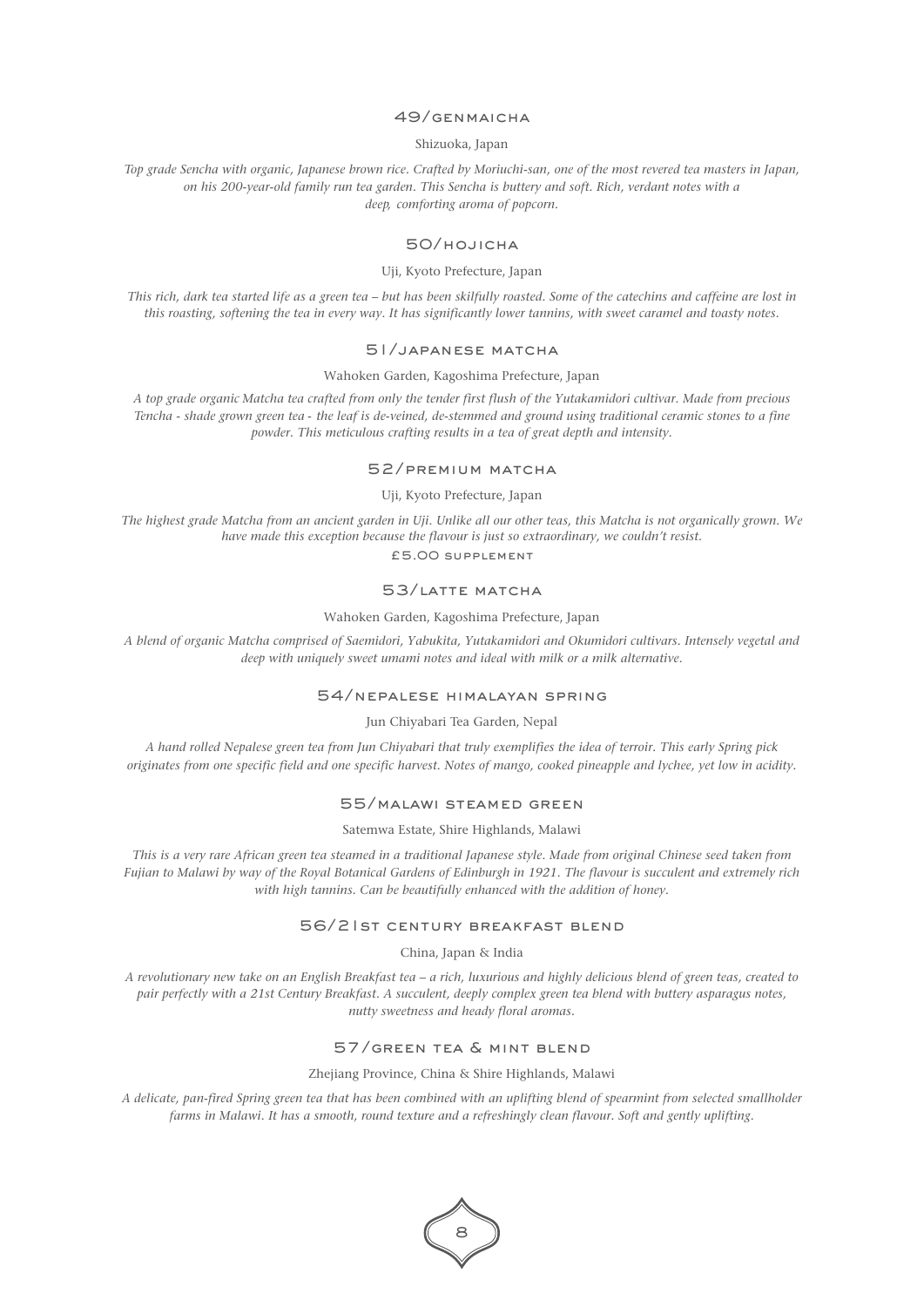# **WHITE TEA**

## 58/white silver tip

Fuding, Fujian Province, China

*The most prized of all white teas, it is crafted entirely from tender Spring buds, high in the remote mountains of Fujian. Picked for only five days of the year, just before the buds unfurl to the first new leaves. Remarkably delicate, with a silky texture.*

## 59/jasmine silver tip

#### Fuding, Fujian Province, China

*A delicate white tea crafted entirely from Spring buds. The tea is not flavoured but carefully scented over six consecutive nights with fresh Jasmine flowers. Once the preserve of the Chinese Imperial family. A deep and heady aroma with a light and gentle flavour.*

## 60/chinese white peony

## Fuding, Fujian Province, China

*A pure white Chinese tea - also known as Bai Mu Dan (the white peony) Entirely hand crafted from tender Spring buds and fresh new leaves. This subtle tea has a gentle sweetness with grassy notes and a delicate hint of apricot.*

## 61/flowering tea

## Fuding, Fujian Province, China

*Meticulously hand-tied, comprised of precious silver tips unfurling during infusion to reveal three vibrant marigold flowers. The infusion is sweet and grassy with delicate floral sweetness. A wonderful combination of beauty and flavour. High in antioxidants and low in caffeine.*

## 62/malawi white peony

## Satemwa Estate, Shire Highlands, Malawi

*A fragrant and extremely beautiful whole leaf white tea. Picked from a unique field and carefully handcrafted to retain the sublime flavours. A delicate infusion with aromas of hay, peach and stewed apricots with a subtle umami note.*

## 63/malawi antlers tea

## Satemwa Estate, Shire Highlands, Malawi

*Rather than being made from the leaves of the tea bush, this incredibly rare white tea is made from the velvety stem of finely plucked spring shoots. Only a few kilos can be produced each year from just one field. The tea is satin smooth with remarkable flavours of ripe stone fruit, peach and apricot with a mellow woody depth.*

## 64/white petal tea

Tarragona, Spain, Gujarat, India & Yunnan, China

*A unique blend of Chinese white silver tips, almond blossom from Spain and rose petals from India – a love letter to the taste of Spring. A smooth base with bright, warm honeysuckle and almond notes; rounded off with a subtle flavour of roses.*

# **HERBAL INFUSIONS**

## 65/cornish peppermint

Tregothnan Estate, Cornwall, UK

*A rare English Peppermint grown in the private botanical garden of the Tregothnan Estate. The menthol oils infuse from the dried leaf, providing a brighter and cleaner flavour than that of fresh mint. Powerful and uplifting with a gentle approach, leading to a long finish.*

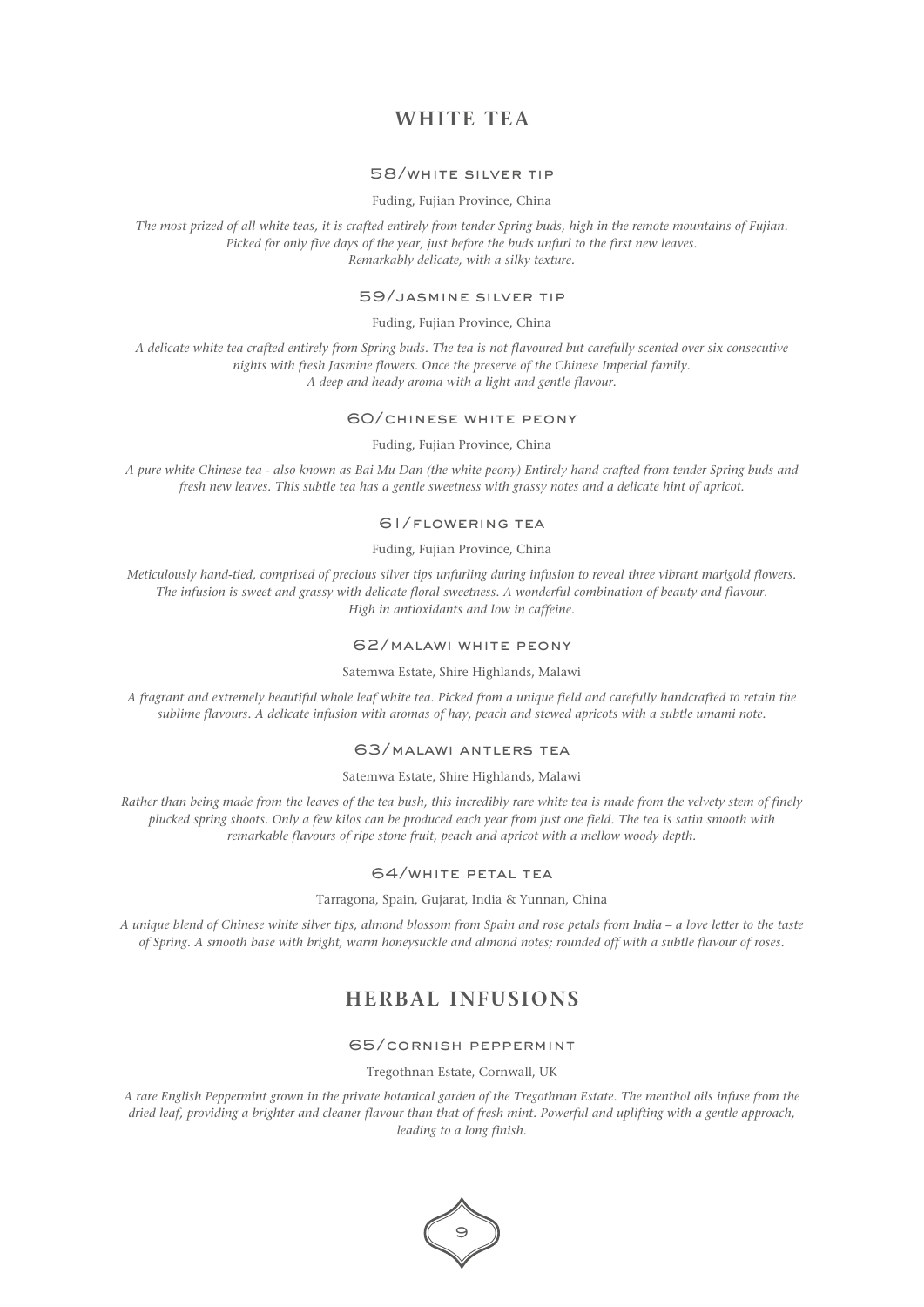#### 66/malawi spearmint

Satemwa Estate, Shire Highlands, Malawi

*The most elegant of mints grown on the rolling, green hills of the Shire Highlands of Malawi, these gentle leaves create a remarkably smooth infusion with an elegant softness while still revealing intense layers of flavour. Works particularly well as a digestif.*

#### 67/malawi lemon verbena

Satemwa Estate, Shire Highlands, Malawi

*Grown by smallholder farms in the Thyolo Mountains of Malawi. This pure, whole leaf verbena reveals complex aromatics. Lemon is the bright top note and beneath lie hints of sage and oregano to give a deeply herbaceous infusion.*

## 68/mexican cedron

#### Valle de Bravo, Michoacán, Mexico

*Bright and invigorating Mexican lemon verbena. A native herb of the Americas, this verbena is extraordinarily deep and robust with great verve and vitality.*

#### 69/sri lankan lemongrass

Dambulla, Sri Lanka

*This uniquely complex and full-bodied lemongrass is made using the tender leaf rather than the woody base. It is grown in a remote mountain tea garden above the Ravana Falls combined with smallholder organic farms. A rich and exceptionally bright herbal infusion with grassy notes of fresh hay and lemon drops.*

## 70/wild rooibos

#### Cederberg Mountains, South Africa

*The real South African Red Bush. Beyond organic, this Rooibos is harvested completely wild in its indigenous habitat in the Cederberg Mountains. A richly delicious infusion with deep earthy notes, bright red berries and cedar. Can be beautifully enhanced by the addition of a twist of lemon zest.*

## 71/cornish manuka

#### Tregothnan Estate, Cornwall, UK

*A unique Manuka tea made with the leaves and stem of this rare Australian and New Zealand herb. It was brought to Cornwall 200 years ago and flourishes in the soft Cornish climate. It has a light sweetness with deep woody notes and a subtle hint of ginger. The flavour is incomparable and utterly delicious.*

## 72/ethiopian koseret

#### Kafa Biosphere Reserve, Ethiopia

*From a cooperative of female farmers, who have built a community and livelihood in an area of incredibly rich soil. A relation of the verbena and oregano plant, Koseret offers a complex and exciting flavour profile. An incredible aroma of tomato vines and basil, the taste is mildly sweet and herbaceous with a gentle lemon finish.*

#### 73/portuguese cinnamon basil

Castelo Branco, Portugal

*Grown on a small, family run organic farm in the Beira Baixa Province of Portugal. Set in the rich biodiversity between Tejo Nature Park and UNESCO - recognised Naturetejo Geopark. A deliciously soothing herbal tea with deep cinnamon flavours and a subtle hint of strawberry. Traditionally used to ease anxiety.*

#### 74/whole chamomile portuguese flowers

#### Slavonija & Podravina, Croatia

*These delicate flowers are carefully dried and kept intact. Combining the petals, stems, and stamen creates a beautiful sweet and soft flavour of Summer meadows. Clean and subtle, these flowers are also wonderfully calming and caffeine free.*

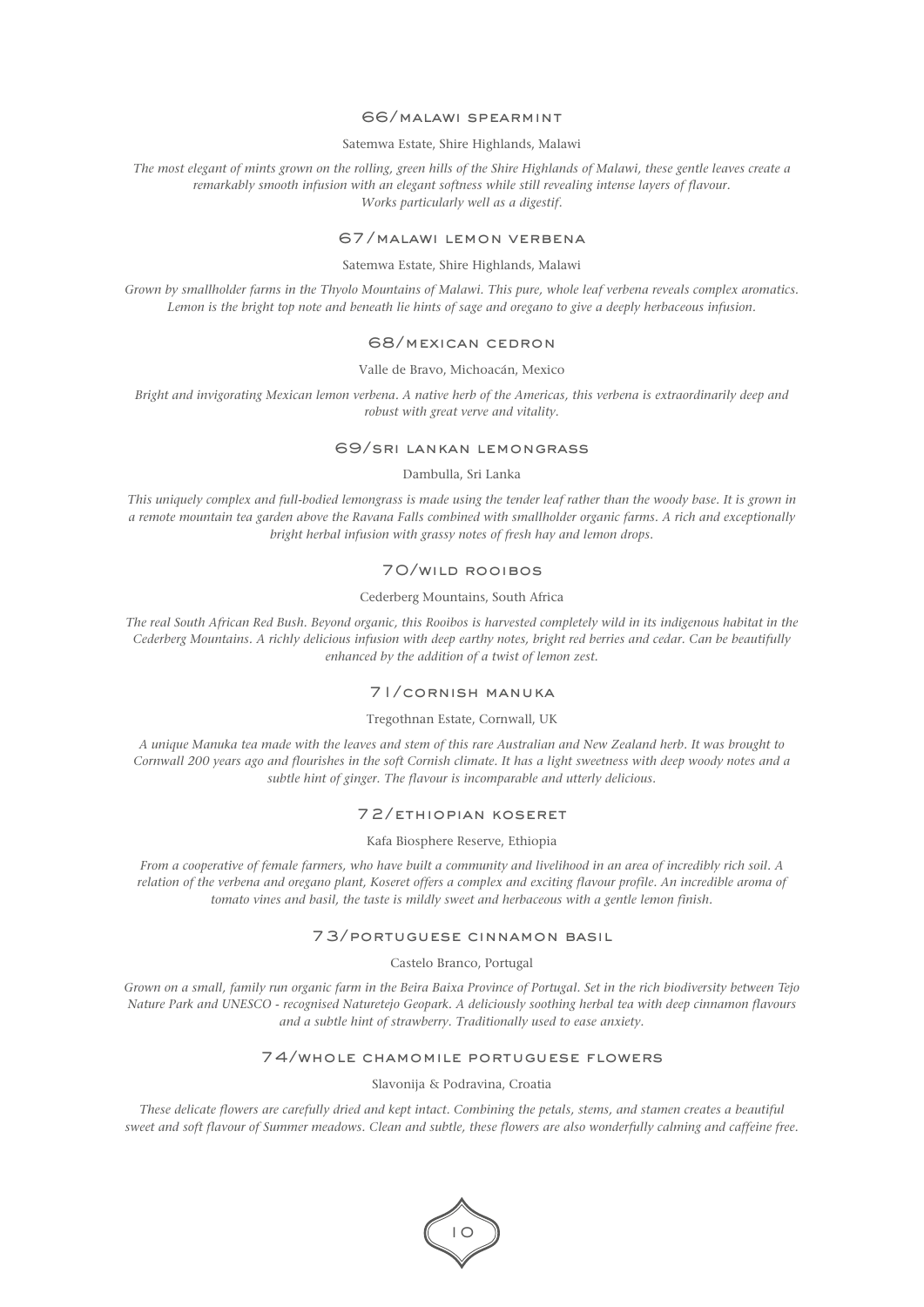## 75/hibiscus flowers

Satemwa Estate, Shire Highlands, Malawi

*A delicious herbal infusion made from the beautiful red petals of Hibiscus Sabdariffa. These whole hibiscus flowers produce a tea that is raspberry red in colour with the flavour of rich berries and a cranberry sweet finish.*

#### 76/tarragona almond blossom

Terres D'Elba, Tarragona, Spain

*The beautiful blossoms are grown on a rocky hillside next to olives, carob trees, Marcona almonds and fragrant orange groves. Each flower is picked individually then carefully air-dried on a muslin bed to prevent the blossoms from bruising. Farmed organically by Ferran Rojo Sol, the tea has a deep and heady flavour of almonds, honey and a note of globe artichoke.*

#### 77/spanish orange blossom

Tortosa, Spain

*Delicate organic orange blossoms from a small independent orchard. These unique blooms have bright citrus notes with a soft aroma of honey.* 

## 78/indian rose petals

Gujarat, India

Beautifully fragrant petals from organic roses. Glorious, bright, heady and gentle; *the complete antithesis to synthetic rose flavouring.*

## 79/portuguese peppermint

Castelo Branco, Portugal

*A delicious and bright mint from a small, family run organic farm in the Beira Baixa Province of Portugal - set between Tejo Nature Park and the UNESCO-recognised Naturetejo Geopark. Rich menthol aromas and a clean, smooth flavour. Uplifting without caffeine, peppermint aids digestion and sweetens the breath.* 

# **HERBAL BLENDS**

## 80/himalayan ginger and lemongrass

Sikkim, India & Sri Lanka

*A bright infusion of lemongrass gathered from a collective of tiny smallholder organic farms across Sri Lanka. Carefully blended with pure ginger from the high Himalayan region of Sikkim in India. Notes of sweet lemon drops combine with the rich tingle of spice.*

## 81/lemon blend

Sri Lanka & Malawi

*A truly global blend. Vibrant lemongrass from Sri Lanka has been blended with soft, smooth Malawian lemon verbena. A full-bodied infusion with grassy notes of fresh hay and the sweetness of lemon drops.*

## 82/pick-me-up

England, India & Malawi

*A delicious blend of pure herbs designed to stimulate the immune and digestive systems, lift spirits, and boost energy. Containing our Cornish Manuka peppermint, lemongrass and gotu kola.*

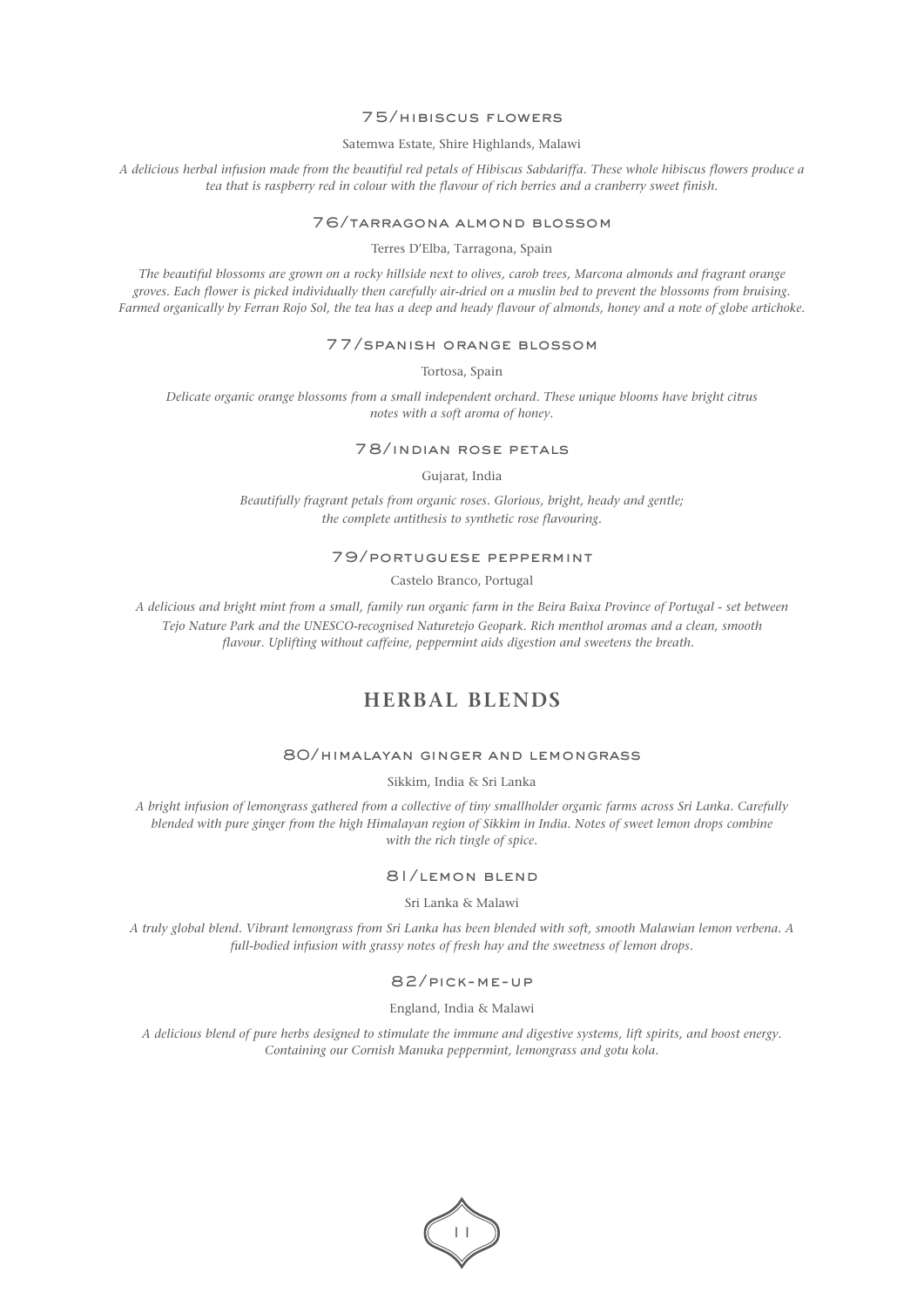## 83/soothe-me

Croatia, India & Malawi

*A soothing blend of pure herbs designed to aid relaxation and restful sleep. Our calming chamomile flowers and gently settling spearmint are combined with tulsi, also known as holy basil, to relieve anxiety.*

## 84/recovery tea

China, Japan, South Africa & India

*A blend of green and white tea with Himalayan ginger and wild harvest Rooibos – designed to restore the body's natural balance.*

# **ICED TEA**

## 85/iced tea

Taitung Taiwan, Meghalaya, India & Shire Highlands, Malawi *Strong, rich, black tea blended from selected harvests across the Satemwa Estate.*

## 86/broken cloud

LaKyrsiew Garden, Meghalaya, India

*An exquisite black tea with extraordinary depth of flavour, soft citrus notes and rich malty sweetness.*

## 87/crushed sunset oolong

Taitung, Taiwan

*Smooth with a rich nuttiness and notes of cherry and sweet fruit.*

## 88/misty green

Zhejiang Province, China

*An elegant green, sweet and grassy tea with soft vegetal notes.*